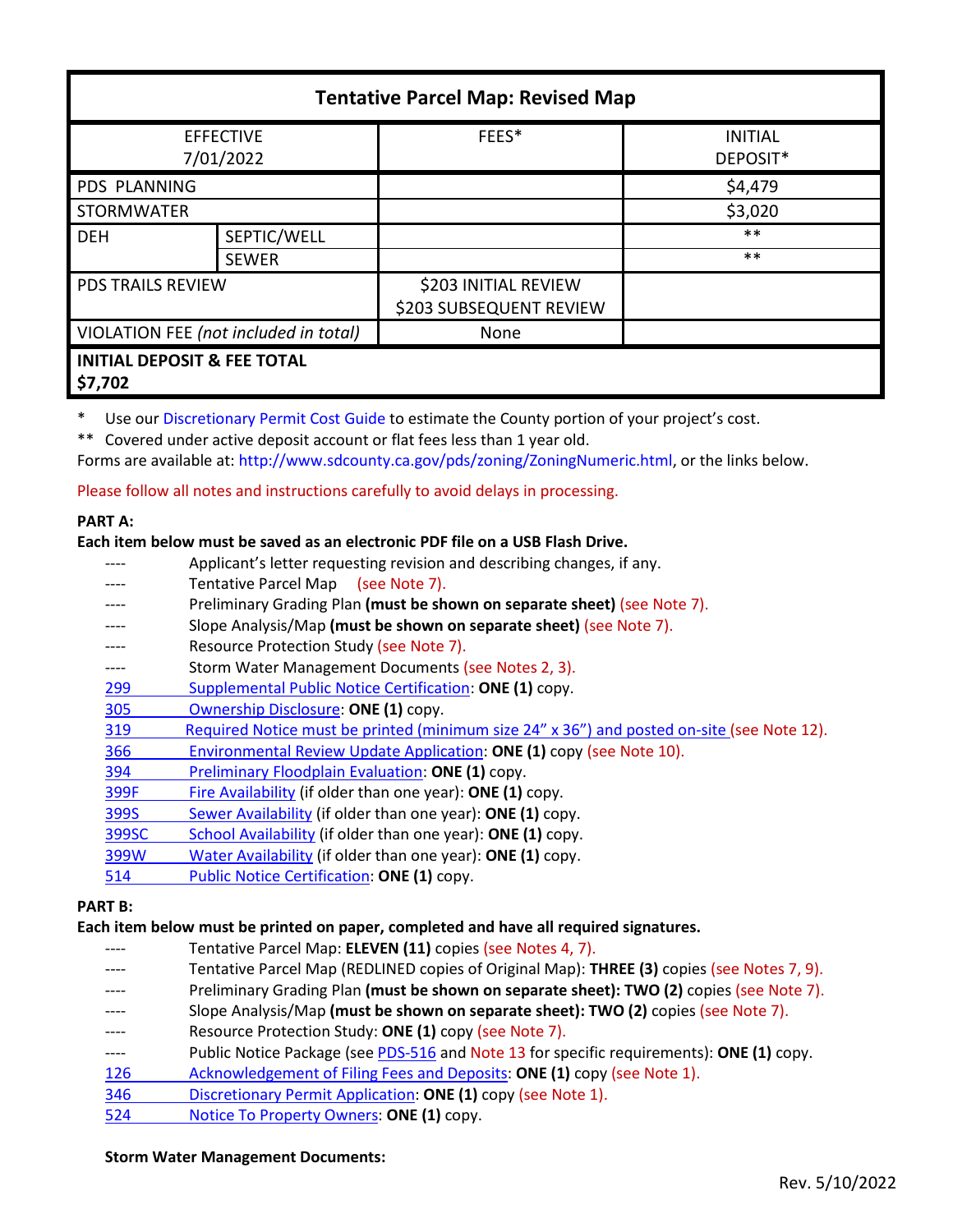- **Step 1:** [Storm Water Intake Form for All Permit Applications:](http://www.sandiegocounty.gov/content/dam/sdc/pds/zoning/formfields/SWQMP-Intake-Form.pdf) **ONE (1)** copy (see Notes 2, 3).
- **Step 2: As determined by the Intake Form above, complete the required SWQMP below.** Standard [Project SWQMP:](http://www.sandiegocounty.gov/content/dam/sdc/pds/zoning/formfields/SWQMP-Standard.pdf) **ONE (1)** copy (see Notes 2, 3). **Or** [Priority Development \(PDP\) SWQMP:](https://www.sandiegocounty.gov/content/sdc/dpw/watersheds/DevelopmentandConstruction/BMP_Design_Manual.html) **ONE (1)** copy (see Notes 2, 3).

### **PART C:**

### **All items below are for your information. Please do not bring in these items.**

- 209 [Defense and Indemnification Agreement FAQs](http://www.sdcounty.ca.gov/pds/zoning/formfields/PDS-PLN-209.pdf)
- [246 Checklist of Filing Requirements for Tentative Maps, Revised Maps and Time Extensions](http://www.sdcounty.ca.gov/pds/zoning/formfields/PDS-PLN-246.pdf)
- 249A [Tentative Parcel Map Applicant's Guide](http://www.sdcounty.ca.gov/pds/zoning/formfields/PDS-PLN-249A.pdf)
- 298 Supplemental [Public Notice Procedure](http://www.sdcounty.ca.gov/pds/zoning/formfields/PDS-PLN-298.pdf)
- 515 [Public Notice Procedure](http://www.sdcounty.ca.gov/pds/zoning/formfields/PDS-PLN-515.pdf)
- 516 [Public Notice Applicant's Guide](http://www.sdcounty.ca.gov/pds/zoning/formfields/PDS-PLN-516.pdf)
- 906 [Signature Requirements](http://www.sdcounty.ca.gov/pds/zoning/formfields/PDS-PLN-906.pdf)

### **NOTES:**

## 1. **IMPORTANT:**

A Registered Property Owner **MUST SUBMIT** a **Signed Letter of Authorization** for an Agent if; An Authorized Agent signs the PDS-346 form and is not the registered owner of the parcel.

Or, the parcel is owned by two or more registered owners.

Or, not all of the registered owners are signing the PDS-346 form.

Or, the Authorized Agent is not the Financially Responsible Party.

Or, the parcel is owned by a Corporation.

### **ADDITIONALLY:**

Financially Responsible Party **MUST SIGN** form PDS-126.

Financially Responsible Party **INFORMATION MUST MATCH EXACTLY** on form PDS-126 Authorized Agent **may sign** form PDS-346 **ONLY IF ATTACHED** to a **Signed Letter of Authorization.** 

- 2. Save each complete Study, Report, Plot Plan, Map, etc., as an electronic PDF file onto ONE (1) USB Flash Drive. Provide only ONE (1) USB Flash Drive. Submit only the requested files. Files CANNOT have any security restrictions or passwords. Please name each PDF file on the USB Flash Drive based on the "Title or Type" of document being submitted (examples: Plot Plan, Resource Protection Study, Grading Plan). Please note: the USB Flash Drive will not be returned.
- 3. The Storm Water Intake Form determines whether a project requires a Standard SWQMP or Priority Development Project (PDP) SWQMP. These forms and documents must be submitted on paper and as PDF files on the USB Flash Drive and have all required signatures.
- 4. All Maps are to be stapled together in sets and folded to 8½" x 11" with the lower right-hand corner exposed.
- 5. If the parcel is on septic sanitation system and/or well system, then Health Department (DEH) certification is required.
- 6. Project goes to local Community Planning Group and/or Design Review Board for recommendation.
- 7. If the application does not include revisions to the previously approved lot/road configuration, the requirements to submit maps and a Resource Protection Ordinance Study can be waived.
- 8. If project is a violation, plans must have Code Compliance Officer's stamp before accepting the application.
- 9. Three (3) REDLINED copies of the Original Map must illustrate proposed changes to the street and/or lot configuration.
- 10. Please carefully review th[e Tentative Parcel Map Applicant's Guide \(PDS-249A\).](http://www.sdcounty.ca.gov/pds/zoning/formfields/PDS-PLN-249A.pdf) The section on page two, titled "Environmental Documents", provides specific information on meeting the requirements for the submittal of your application.